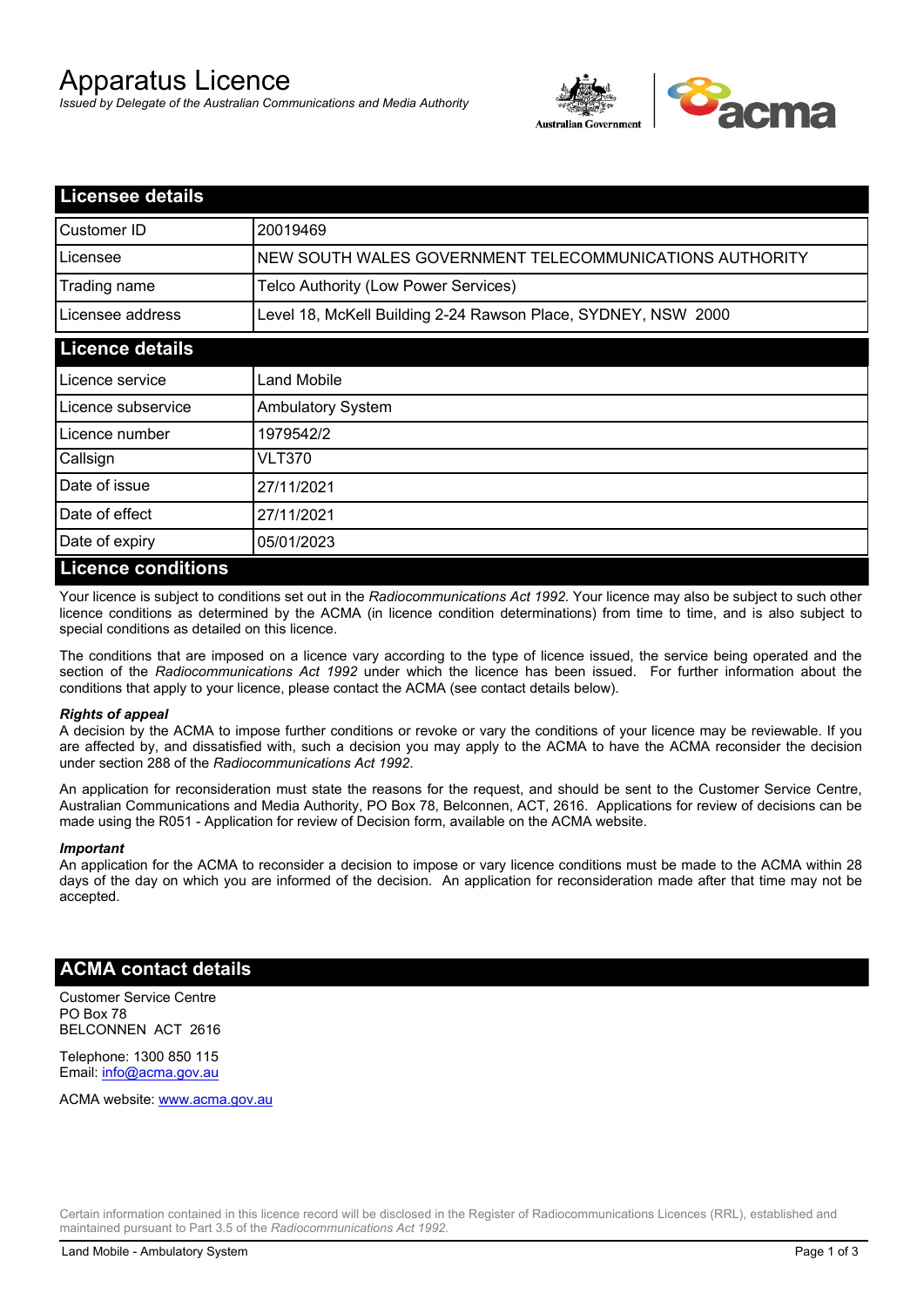# **Advisory Notes applying to licence no.: 1979542/2**

Conditions applicable to the operation of Ambulatory System station(s) authorised under this licence can be found in the Radiocommunications Licence Conditions (Apparatus Licence) Determination and the Radiocommunications Licence Conditions (Land Mobile Licence) Determination. Copies of these determinations are available from the ACMA and from the ACMA home page (www.acma.gov.au).